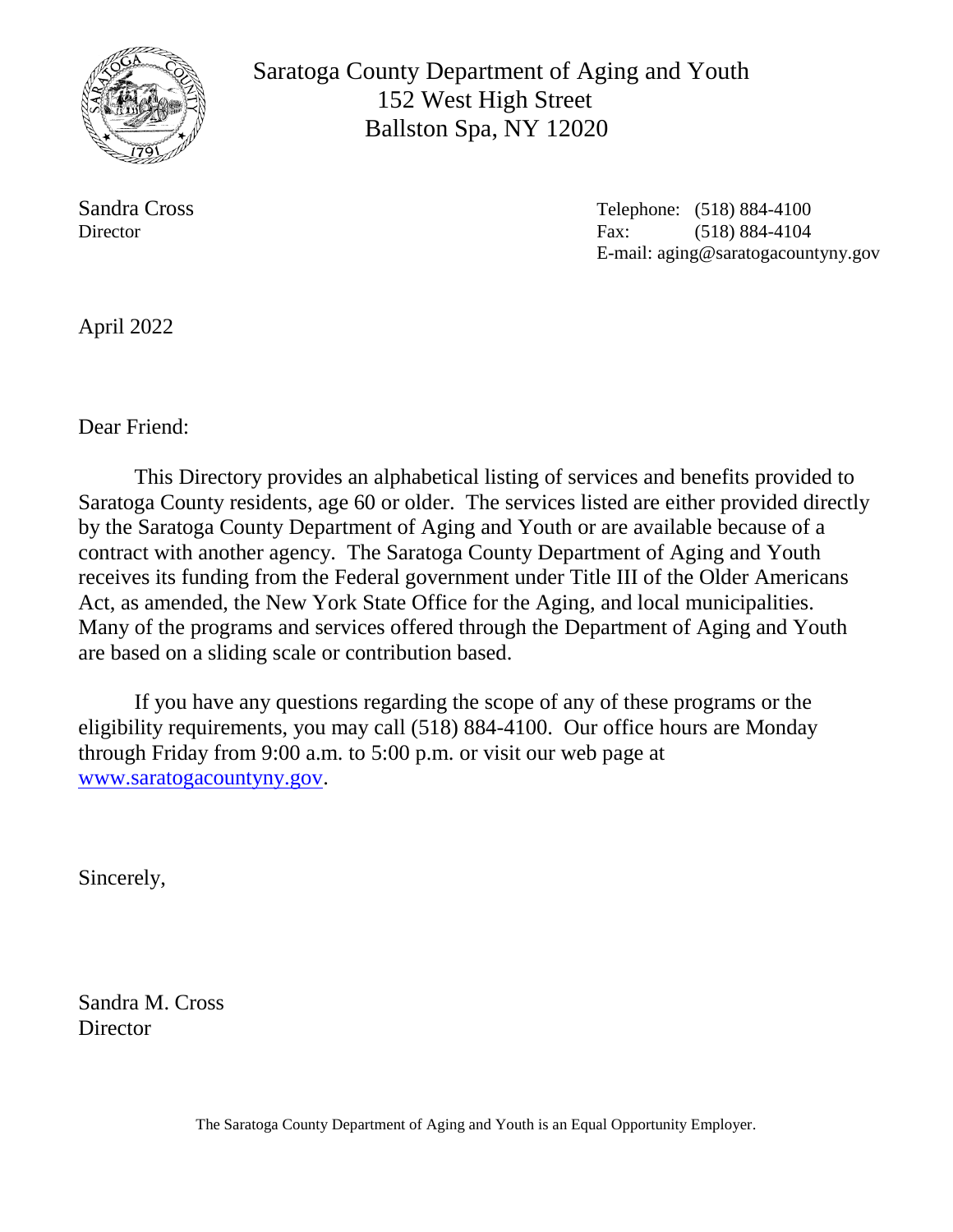# **TABLE OF CONTENTS**

# **Services Page**

| <b>NY Connects</b>                         | 3              |
|--------------------------------------------|----------------|
| <b>Caregiver Support Program</b>           | 3              |
| <b>Case Management</b>                     | 3              |
| <b>Emergency Response Systems</b>          | 3              |
| <b>General Information</b>                 | $\overline{4}$ |
| Home Energy Assistance Program             | $\overline{4}$ |
| <b>Health Insurance Counseling Program</b> | 4              |
| <b>Income Tax Preparation</b>              | $\overline{4}$ |
| <b>In-Home Services and Supports</b>       | 5              |
| <b>Legal Services</b>                      | 5              |
| <b>Nutrition</b>                           | $5 - 6$        |
| Transportation                             | $6 - 7$        |
| <b>Volunteer Opportunities</b>             | 8              |
| <b>Youth Development</b>                   | $8 - 10$       |
| <b>Additional Resources</b>                | $10 - 11$      |
| In an Emergency                            | 12             |
| <b>Special Needs Registry</b>              | 12             |
|                                            |                |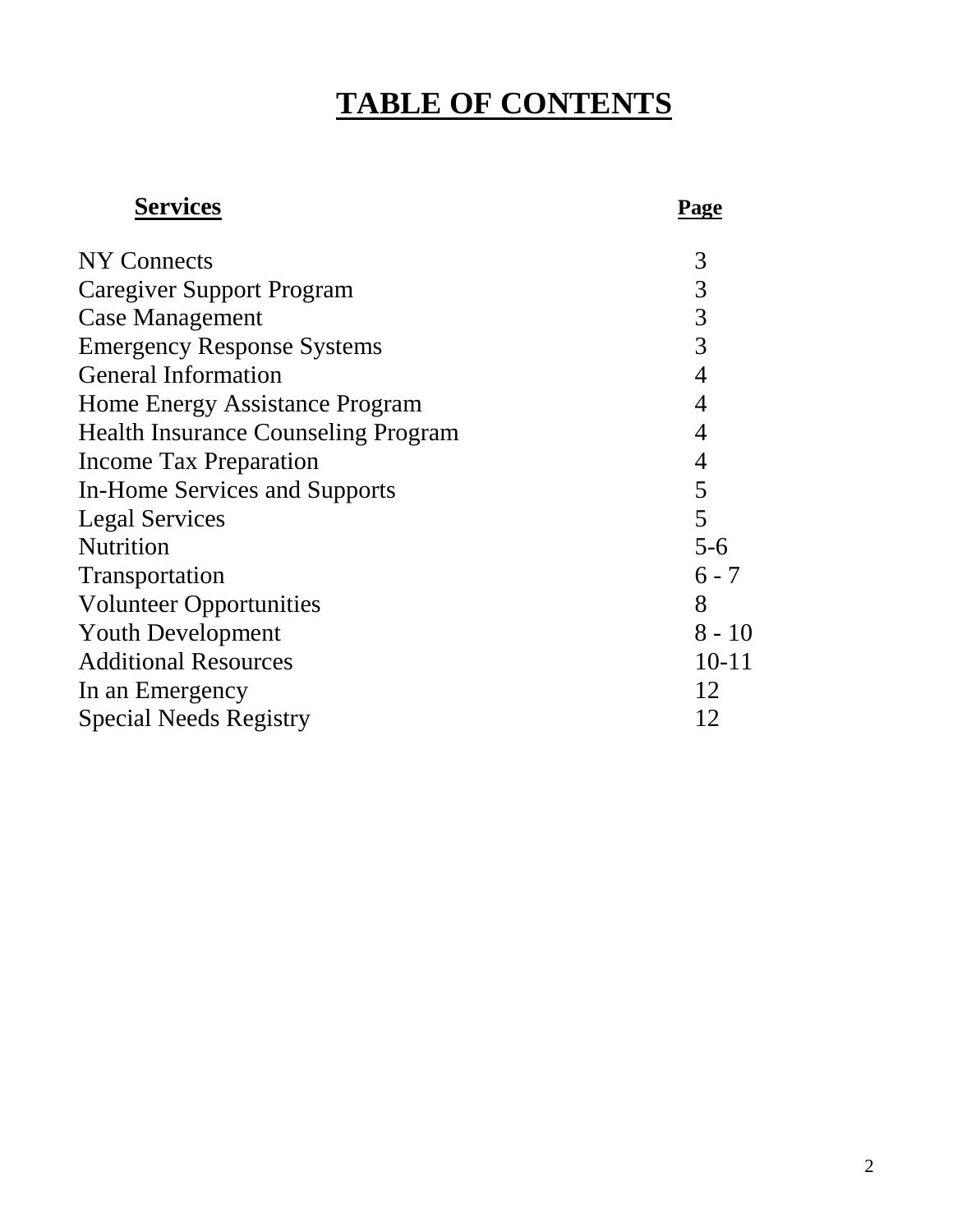### **NY CONNECTS**

NY Connects is a trusted place to go for free, unbiased information about long term services and supports in New York State for people of all ages or with any type of disability. Long term services and supports include medical and non-medical services for a person who needs to improve or maintain health and independence. They may be provided in a nursing home, the individual's home or other community-based settings. You can use a directory to search for programs, providers, and services in your area and to contact your local NY Connects office for further assistance.

NY Connects staff can help link you to long term services and supports, such as home care, transportation and meals. Our goal is to help you live as independently as you wish to while meeting your medical, social and functional needs that arise from aging or disability. We can help individuals, families, caregivers, and professionals. Additionally, a resource directory is available at (518) 714-4826 or online at [www.nyconnects.ny.gov.](https://www.nyconnects.ny.gov/)

### **CAREGIVER SUPPORT PROGRAM**

The Department of Aging and Youth sponsors a Caregiver Support Program to assist caregivers by providing them relief from the burdens of caregiving. Services offered by this program include information and assistance, counseling, information about support group meetings and respite care services. For respite care services, care receivers must be age 60 or older, a resident of Saratoga County and have deficiencies in at least two activities of daily living. Caregivers must provide caregiving on a (24/7) full-time basis. Call the Department of Aging and Youth at (518) 884-4100 for more information.

### **CASE MANAGEMENT**

Case Managers from the Department of Aging and Youth can assist seniors age 60 and older gain access to and coordinate appropriate services, benefits, and entitlements. Case Managers work directly with clients, in their homes and by phone; translation services provided for those of limited English proficiency. Case managers provide assessment, care planning, arranging for services, follow-up, and monitoring for a wide range of topics. Call the Department of Aging and Youth at (518) 884-4100 for more information.

### **EMERGENCY RESPONSE SYSTEM**

An emergency response system is an electronic device designed to assist clients to summon help in the event of an emergency. These devices are available on a limited basis at no cost to the client if eligible.

Call the Department of Aging and Youth at (518) 884-4100 for more information.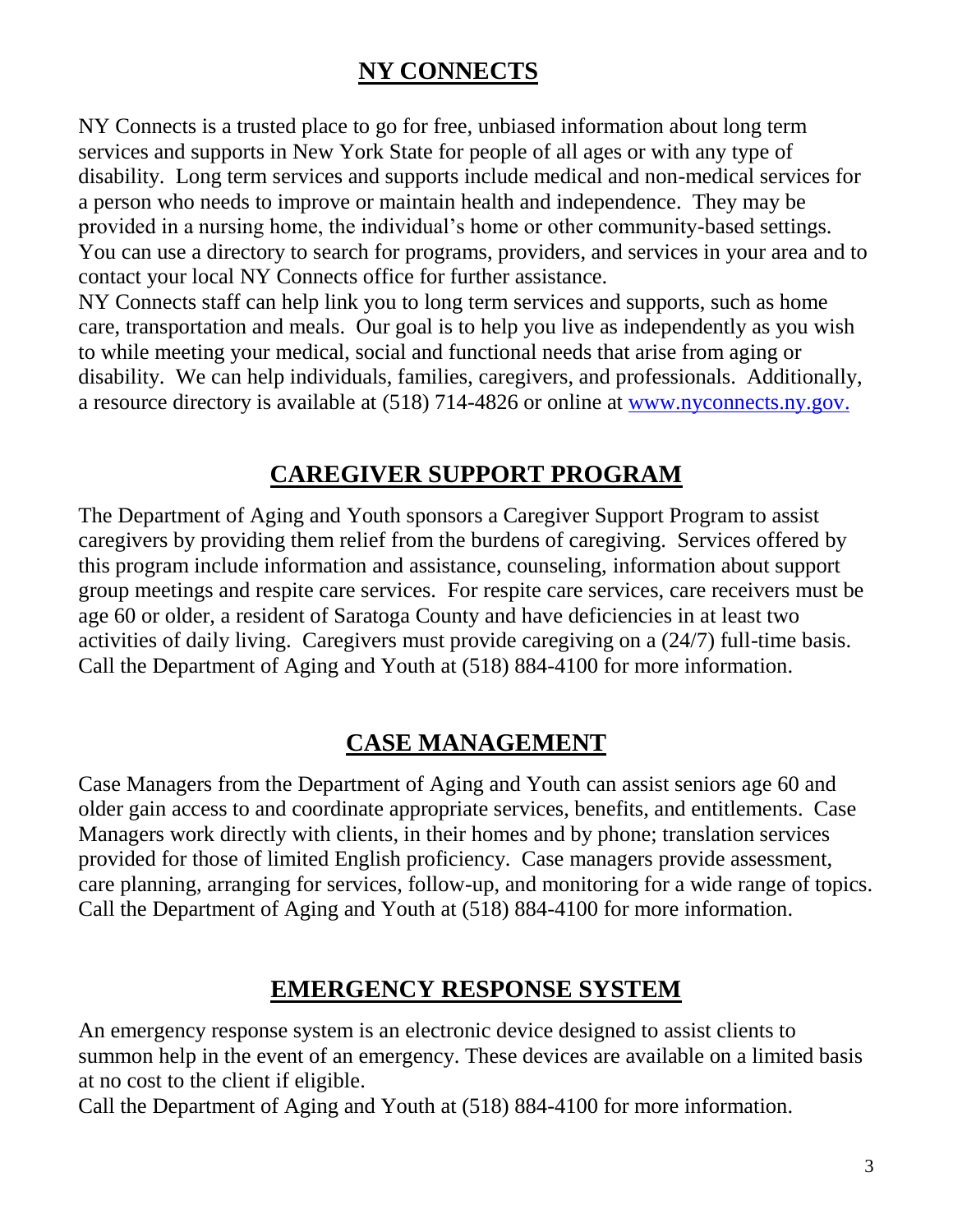### **GENERAL INFORMATION**

In addition to this Directory, the Department of Aging and Youth provides information to the public about services available to individuals age 60 or older. We also maintain a list of senior housing, senior clubs and centers. These lists are available upon request by calling the Department of Aging and Youth at (518) 884-4100 or by accessing our web page.

<https://www.saratogacountyny.gov/departments/department-of-aging-and-youth/>

### **HOME ENERGY ASSISTANCE PROGRAM (HEAP)**

Home Energy Assistance Program (HEAP) is a federally funded program which can help low income people contend with the high cost of heating their homes during the winter months. HEAP provides a one-time benefit per heating season which is credited to your heating account. Persons age 60 or older or deemed disabled may apply for a regular benefit by mail through the Department of Aging and Youth. There are income eligibility requirements for this program. In addition, emergency benefits are also available. Call (518) 884-4111 for more information.

Emergency furnace repair applications can be made at the DEPARTMENT OF SOCIAL SERVICES. Call (518) 884-4146 for more information.

### **HEALTH INSURANCE COUNSELING PROGRAM (HIICAP)**

The Health Insurance Information, Counseling and Assistance Program (HIICAP) is a free and unbiased service provided by trained staff and volunteers. HIICAP counselors assist with understanding, comparing, and choosing Original Medicare, Medicare Advantage plans, Medigap plans and Medicare Savings Program, and the Low-Income Subsidy (Extra Help). Services are provided by phone or In-Person with a scheduled appointment. Call the Department of Aging and Youth at (518) 884-4100 for more details including volunteer opportunities.

For general questions please visit: https://sites.google.com/view/saratoga-medicare/home

### **INCOME TAX PREPARATION**

Volunteers from the American Association of Retired Persons (AARP) are available at several locations throughout the County to assist seniors in the preparation of income tax returns. The volunteers are at the Department of Aging and Youth on Mondays from February to April only. Call the Department of Aging and Youth at (518) 884-4100 for information and to schedule an appointment.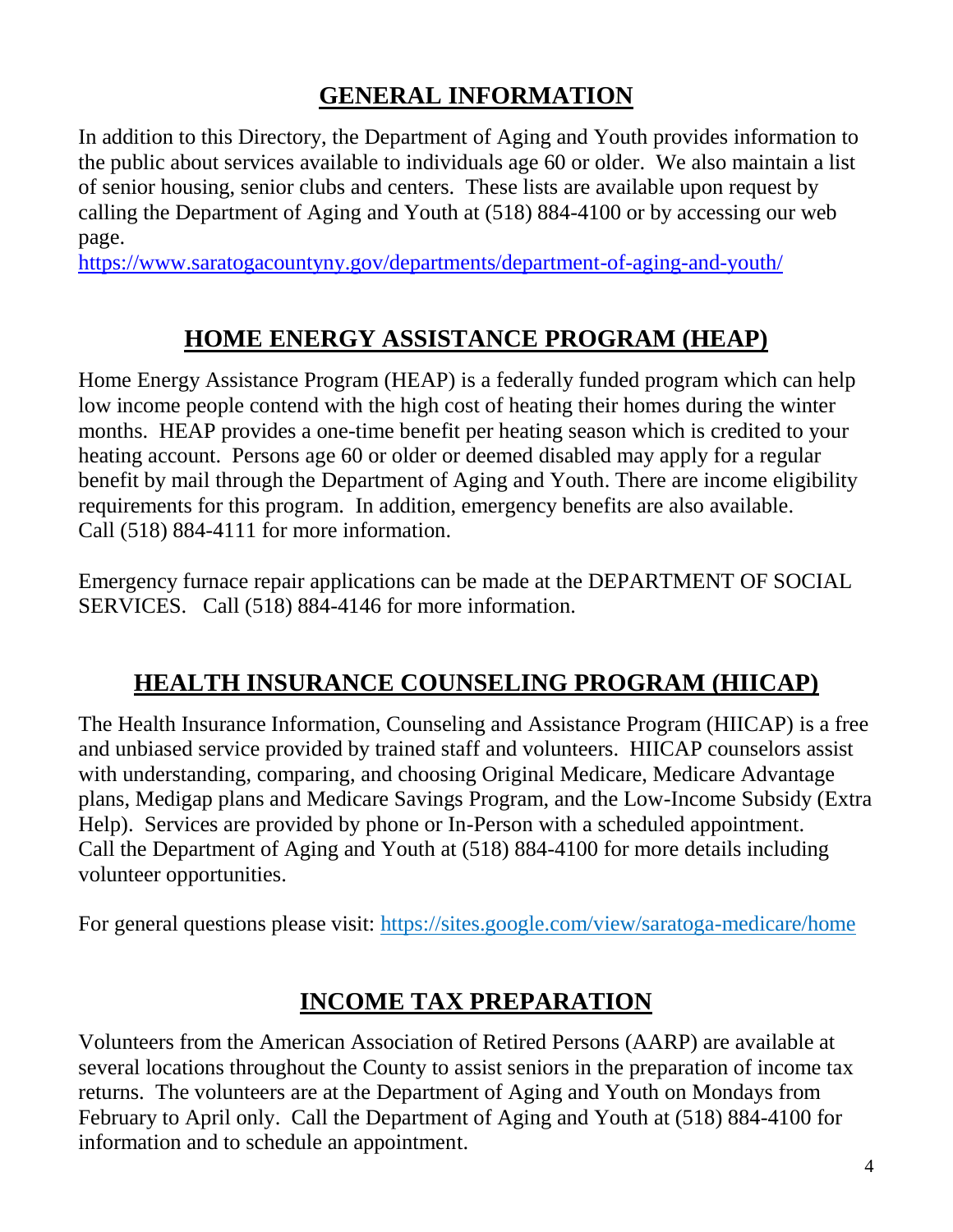### **IN-HOME SERVICES AND SUPPORTS**

In-home services and supports program are funded under the Expanded In-home Services for the Elderly Program (EISEP). It is a coordinated package of non-medical services and supports developed from an assessment to assist older adults who need help with Activities of Daily Living such as dressing, bathing, personal care, and Instrumental Activities of Daily Living like shopping and cooking. All enrollees must be 60 years or older and will receive case management. A financial assessment must first be performed. The cost for these services is on a sliding fee scale determined by income level. Private contributions are accepted through cost sharing, which begins at 150% of the poverty level. The amount of cost sharing increases proportionately with income. Also, if it is concluded that you appear to qualify for low income programs (example: Medicaid), you will be encouraged to apply for these programs.

Call the Department of Aging and Youth at (518) 884-4100 for more information.

#### **LEGAL SERVICES**

Legal services (Wills, Power of Attorney, Health Proxy) are available to Saratoga County Seniors age 60 or older through a contract with private attorneys. The attorneys **do not** participate in litigation or attend court on behalf of clients. Appointments are required. Call the Department of Aging and Youth at (518) 884-4100.

#### **NUTRITION**

HOME DELIVERED MEALS - A hot, nutritious noon time meal is delivered to home-bound seniors age 60 or older throughout Saratoga County. Evening, weekend and holiday meals are available. Suggested contribution is \$2.00 per meal; however, no one is denied a meal because of their inability to contribute. **Eligibility Guidelines apply**. Call (518) 884-4100 for additional information.

NUTRITION EDUCATION/NUTRITION COUNSELING – The Department of Aging and Youth contracts with a registered dietician who is available to do presentations at nutrition sites as well as one-to-one counseling with individuals. Call (518) 884-4100 for more information.

60+ DINING PROGRAM – Serves a hot, nutritious noon time meal at many locations throughout the County. Meals are served Monday through Friday. Reservations must be made at least one day in advance by NOON. While the suggested contribution is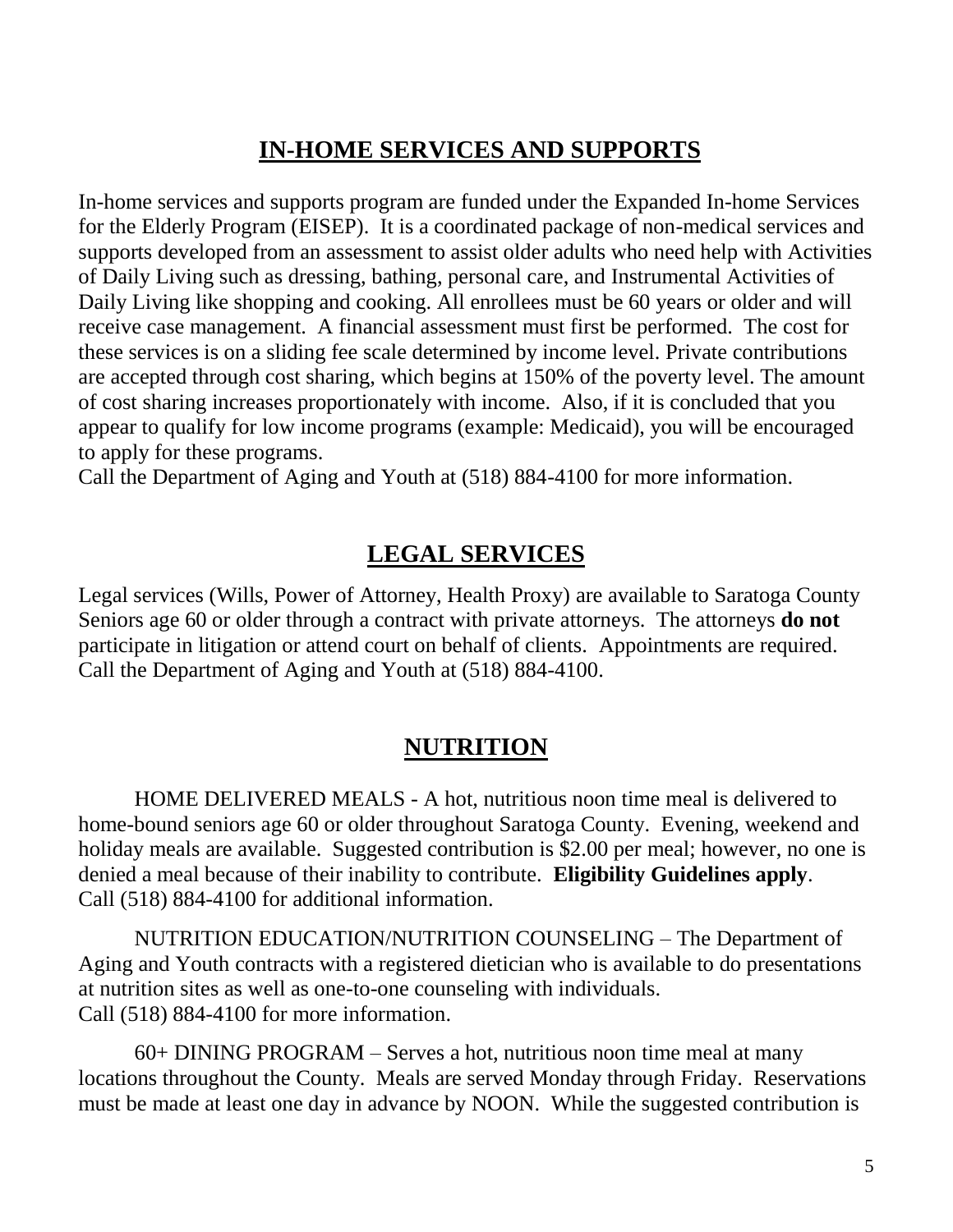\$2.00 per meal, all person's age 60 or older served regardless of their ability to contribute. Guests pay \$8.00 per meal. For information, call (518) 884-4100.

The nutrition sites are as follows:

| Milton              | <b>Milton Senior Center</b>        | $(518) 885 - 6740$ |
|---------------------|------------------------------------|--------------------|
| <b>Clifton Park</b> | <b>Clifton Park Senior Center</b>  | $(518)$ 383-1343   |
| Corinth             | <b>Corinth Senior Center</b>       | $(518) 654 - 2040$ |
| Galway              | <b>Galway Town Hall</b>            | $(518) 882 - 6070$ |
| Halfmoon            | <b>Halfmoon Senior Center</b>      | $(518)$ 371-3892   |
| Mechanicville       | <b>Mechanicyille Senior Center</b> | $(518) 664 - 3924$ |
| Saratoga Springs    | Saratoga Springs Senior Center     | $(518) 584 - 1621$ |
| South Glens Falls   | <b>Moreau Community Center</b>     | $(518) 792 - 6007$ |
|                     |                                    |                    |

#### **TRANSPORTATION**

Transportation is available through a contract with A&H Taxi, for seniors age 60 or older who reside in the following areas. Registration is required. Appointment times must be between 10:00am – 2:30pm. All reservations need to be made by NOON the day prior to the appointment, or up to two weeks in advance by calling the Department of Aging and Youth at (518) 884-4100.

| Locality                                      | <b>Operator</b> |
|-----------------------------------------------|-----------------|
| <b>Ballston, Malta, Milton</b>                | A & H Taxi      |
| Monday/Tuesday/Friday - Saratoga & Wilton     |                 |
| Wednesday/Thursday - Ballston, Malta & Milton |                 |

#### **Charlton, Edinburg, Galway, Providence**

Tuesday - Ballston, Burnt Hills, Glenville Wednesday - Saratoga & Wilton Thursday - Amsterdam & Gloversville

#### **Greenfield**

Monday/Wednesday - Saratoga & Wilton

#### **Northumberland**

Tuesday/Thursday - Saratoga & Wilton

#### **Saratoga Springs North of Washington Street**

Monday - Saratoga & Wilton Wednesday - Medical Only Saratoga & Wilton

#### **Telephone (518)** 884-4100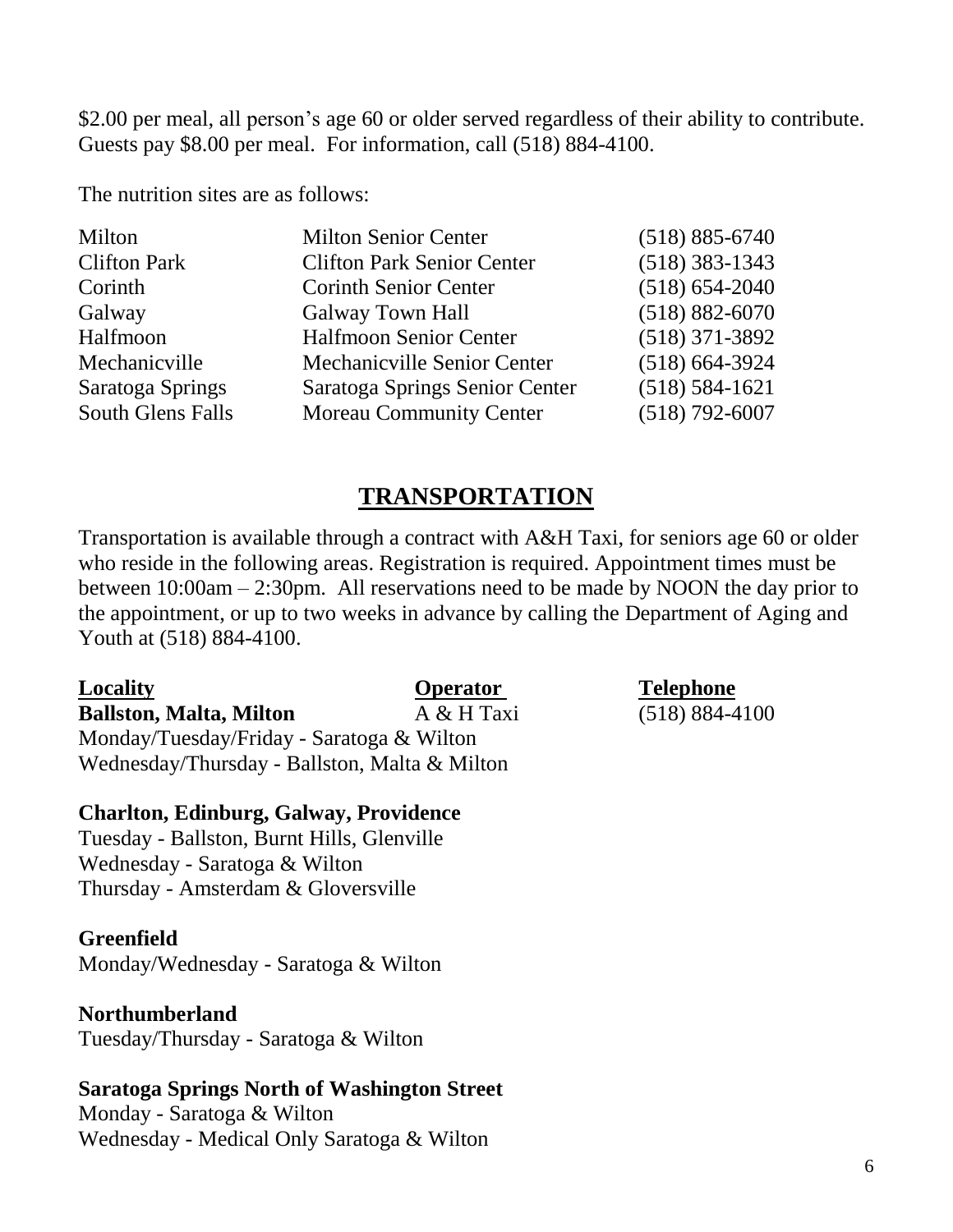Thursday - Saratoga & Wilton

#### **Saratoga Springs South of Washington Street**

Tuesday - Saratoga & Wilton Wednesday - Medical Only Saratoga Wilton Friday - Saratoga & Wilton

#### **Town of Saratoga**

Monday - Saratoga & Wilton

#### **Wilton**

Tuesday/Thursday - Saratoga & Wilton

#### **TRANSPORTATION RETIRED SENIOR VOLUNTEER PROGRAM (RSVP)**

This transportation is for medical appointments in and out of Saratoga County for seniors age 60 or older and reside in the serviced towns listed under transportation. Appointment times must be between 10:00am – 2:30pm. The RSVP transportation is a first come first serve program and registration is required. For more information, call (518) 884-4100.

#### **TRANSPORTATION**

Scheduled by contacting the entity directly

| Town of Clifton Park              | Town of Clifton Park         | $(518)$ 371-4444      |
|-----------------------------------|------------------------------|-----------------------|
| Town of Corinth                   | <b>Corinth Senior Center</b> | $(518) 654 - 2040$    |
| Town of Day                       | Town of Day                  | $(518)$ 696-3789 X300 |
| Town of Hadley                    | <b>Hadley Town Hall</b>      | $(518)$ 696-3789 X2   |
| Town of Halfmoon (Call 9:00-1:00) | Town of Halfmoon             | $(518)$ 664-2186      |
| Town of Moreau                    | <b>Town of Moreau</b>        | $(518)$ 792-6007      |
| City of Mechanic ville            | City of Mechanic ville       | $(518)$ 664-5651      |
| Saratoga County Veterans          | <b>Veterans Agency</b>       | $(518) 884 - 4115$    |
| Scheduled bus routes              | CDTA                         | $(518)$ 482-8822      |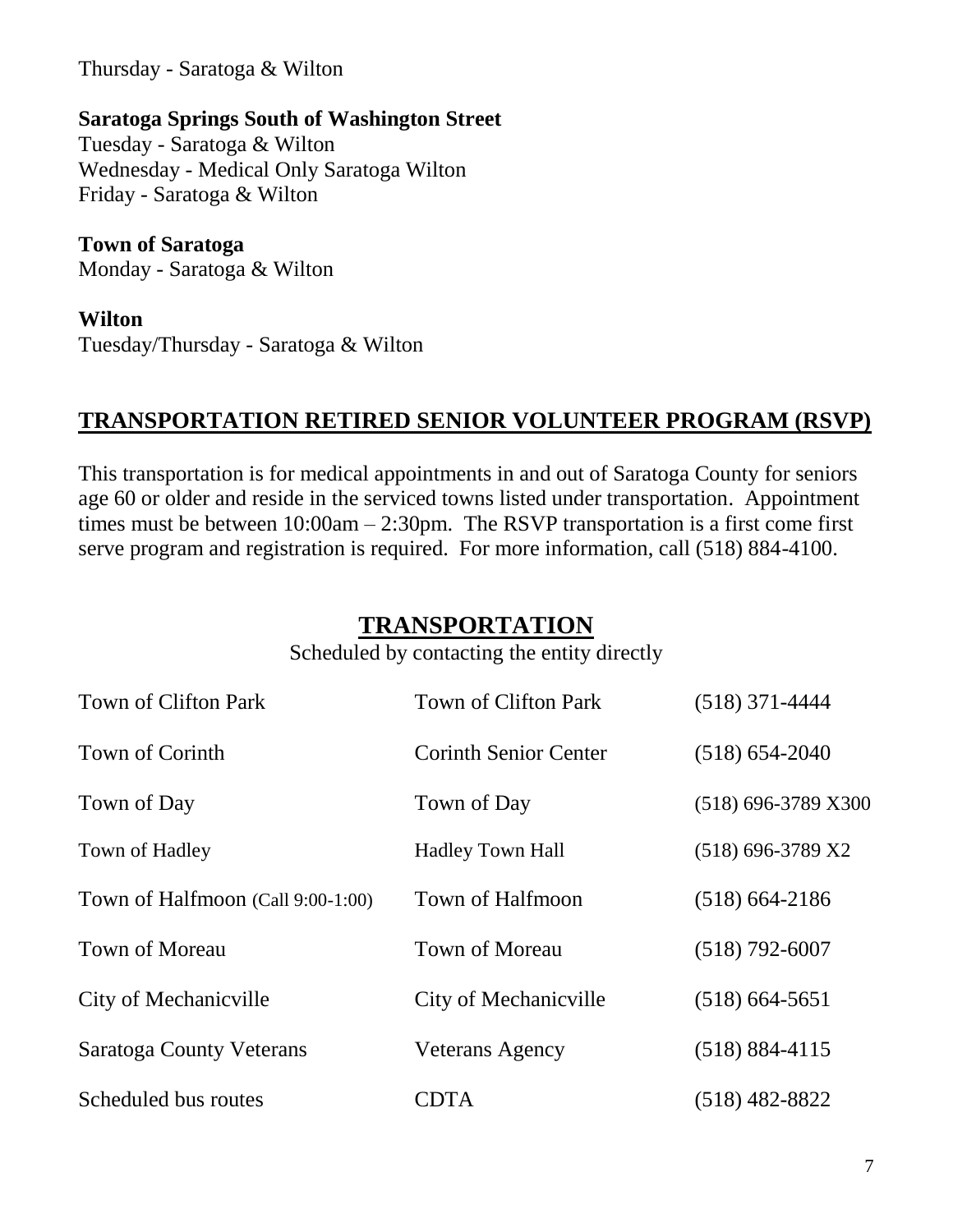| Town of Stillwater                                                                   | <b>Community Committee</b><br>on Eldercare (CCEC)     | $(518)$ 664-6856 X218                  |
|--------------------------------------------------------------------------------------|-------------------------------------------------------|----------------------------------------|
| Town of Waterford (medical only)                                                     | Town of Waterford                                     | $(518)$ 235-8500<br>$(518) 527 - 4589$ |
| Town of Wilton (medical only)                                                        | Town of Wilton                                        | $(518)$ 390-5672<br>$(518) 587 - 1939$ |
| <b>Ballston/Charlton/Clifton Park</b><br>Halfmoon/Malta/Mechanicville (medical only) | <b>Care Links</b>                                     | $(518)$ 399-3262                       |
| Ballston/Charlton/Milton<br>Malta/Galway (medical only)                              | <b>Wellness Express</b><br>(Community Human Services) | $(518)$ 399-4624                       |
| <b>Medicaid Medical Transportation</b><br><b>Medicaid Recipients Only</b>            | Medicaid                                              | 1-855-852-3292                         |

### **VOLUNTEER OPPORTUNITIES**

HOME DELIVERED MEALS - Offers individuals the opportunity to deliver seniors a hot noontime meal throughout Saratoga County. There are fixed routes in each town in the county. Volunteers may deliver as often as one chooses; one time a week, one time a month. For information, call (518) 363-4020.

AMERICORPS SENIORS – AmeriCorps Seniors and the locally sponsored Saratoga County Department of Aging and Youth (RSVP) helps you find a Service Opportunity that fits your passion. We empower Americans age 55 and older to serve in their communities. You may use the skills, experience, and talents you've learned over the years, or develop new ones, while serving in a variety of volunteer activities. Volunteers are covered with an excess CIMA Volunteers Insurance under this program. Join a network of people and organizations committed to the betterment of America. For more information, call (518) 884-4110.

### **YOUTH DEVELOPMENT**

Saratoga County Department of Aging and Youth is responsible to assist with youth development; planning, coordination and supplementing the activities of the public, private and religious agencies devoted to the welfare and protection of youth. Our office provides services to local municipalities and youth serving agencies, and offer a clearinghouse of information and referrals regarding youth programs. For more information, call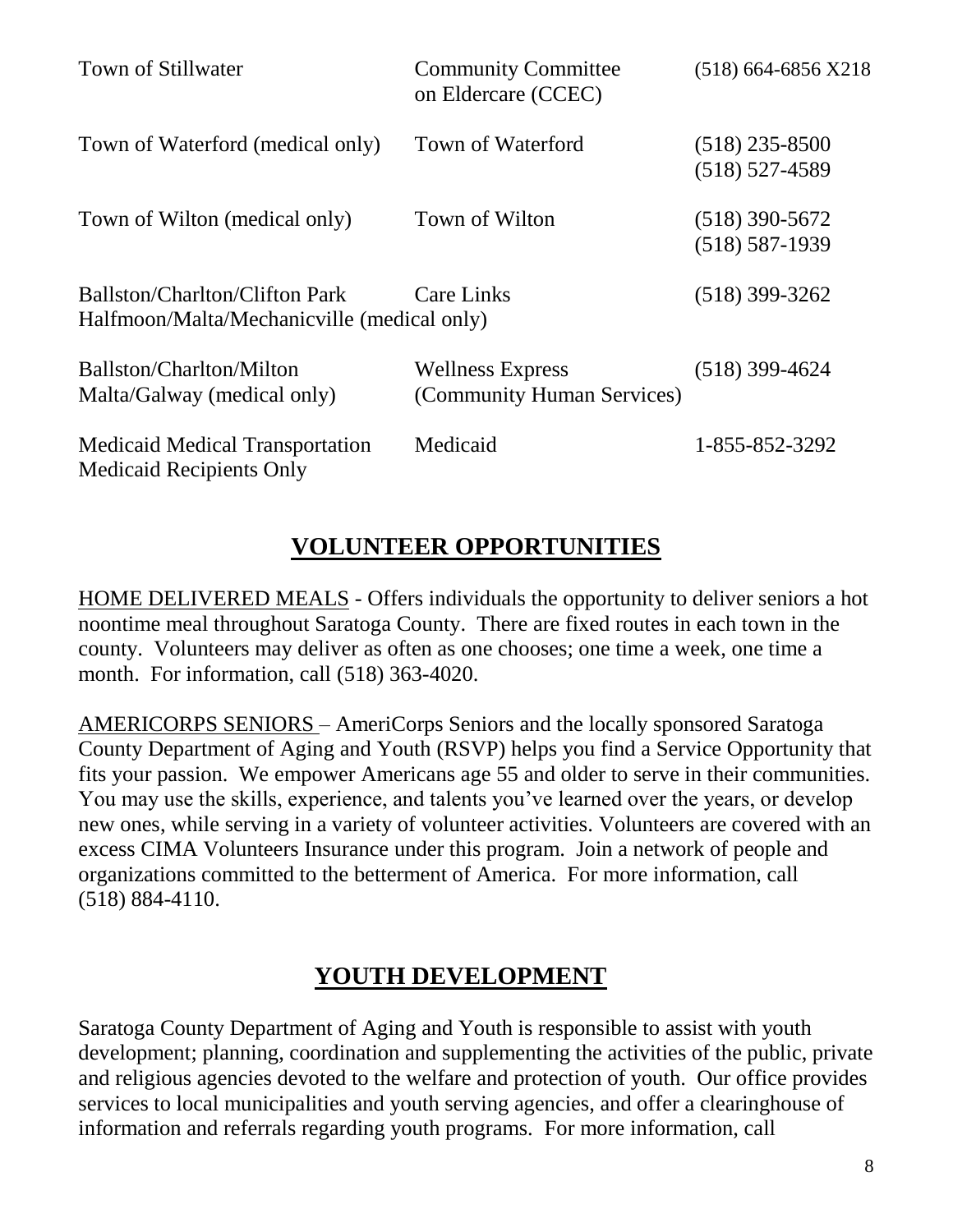## **Youth Recreation Programs**

| <b>Clifton Park</b>              | $(518)$ 371-6667   |
|----------------------------------|--------------------|
| <b>Burnt Hills-Ballston Lake</b> | $(518)$ 339-3031   |
| Corinth                          | $(518) 654 - 9232$ |
| Day                              | $(518) 696 - 3789$ |
| Edinburg                         | $(518) 863 - 2034$ |
| Galway                           | $(518) 882 - 6070$ |
| Greenfield                       | $(518) 893 - 7432$ |
| Hadley-Luzerne                   | $(518) 696 - 4797$ |
| Halfmoon                         | $(518)$ 371-7410   |
| Malta                            | $(518) 899 - 2552$ |
| Mechanicville                    | $(518)$ 664-9884   |
| Milton                           | $(518) 885 - 9220$ |
| Moreau                           | $(518)$ 793-0196   |
| Northumberland                   | $(518) 792 - 9179$ |
| Saratoga Springs Rec. Dept.      | $(518) 587 - 3550$ |
| Schuylerville Swim               | $(518)$ 695-3881   |
| Waterford                        | $(518)$ 371-7410   |
| Wilton                           | $(518) 587 - 1939$ |

# **Community Centers**

| <b>Ballston Area Rec Commission</b>         | $(518) 885 - 1634$ |
|---------------------------------------------|--------------------|
| <b>Ballston Area Community Center</b>       | $(518) 885 - 3261$ |
| <b>Franklin Community Center</b>            | $(518) 587 - 9826$ |
| <b>Malta Community Center</b>               | $(518) 899 - 4411$ |
| Mechanicville Area Community Service Center | $(518) 664 - 8322$ |
| <b>Moreau Community Center</b>              | $(518) 792 - 6007$ |
| <b>Stillwater Community Center</b>          | $(518)$ 664-2515   |
| Greater Schuylerville Youth Center          | $(518) 695 - 6100$ |
|                                             |                    |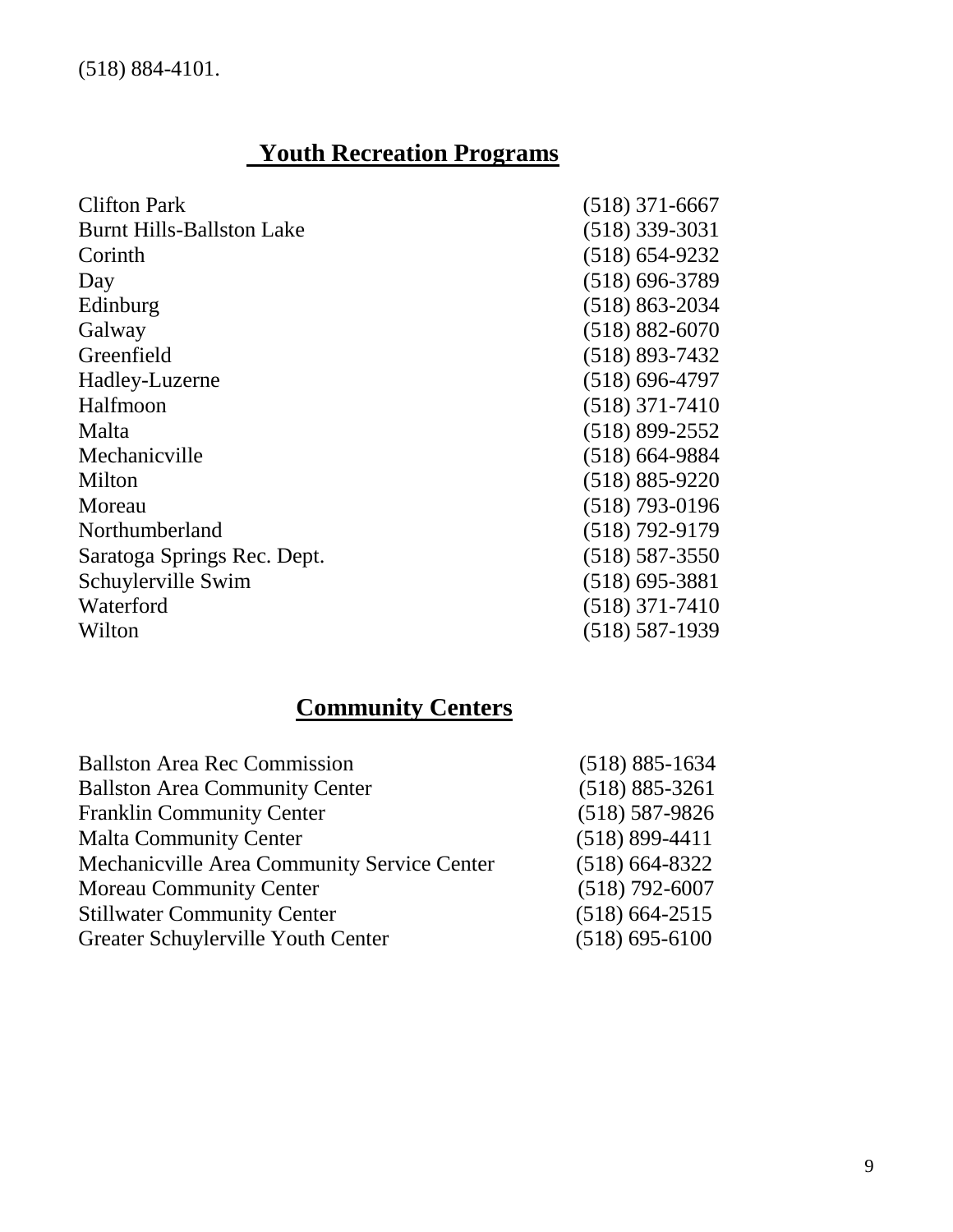### **Youth Serving Agencies**

| <b>Cornell Cooperative</b>                  | $(518) 885 - 8995$ |
|---------------------------------------------|--------------------|
| <b>CAPTAIN</b>                              | $(518)$ 371-1185   |
| <b>Prevention Council</b>                   | $(518) 581 - 1230$ |
| <b>Catholic Charities</b>                   | $(518) 587 - 5000$ |
| Southern Adirondack Library System (SALS)   | $(518) 584 - 7300$ |
| Big Brothers, Big Sisters of Capital Region | $(518) 862 - 1250$ |
| Saratoga Center for the Family              | $(518) 587 - 8008$ |

### **ADDITIONAL RESOURCES**

Department of Health www.health.ny.gov (518) 474-7354

The Department of Health's webpage contains information about birth, death, marriage and divorce records, health insurance programs, hospitals, nursing homes and other health care facilities as well as diseases and conditions.

Eldercare Locator [www.eldercare.acl.gov](http://www.eldercare.acl.gov/)

Offers toll free assistance in identifying community resources for seniors nationwide. Call 1-800-677-1116.

Medicare [www.medicare.gov](http://www.medicare.gov/) 1-800-633-4227

Medicare Rights Center [www.medicarerights.org](http://www.medicarerights.org/) 1-800-333-4114

National, non-profit consumer organization that works to ensure access affordable health care for older adults and people with disabilities through counseling and advocacy, educational programs and public policy initiatives.

### My Benefits

[www.mybenefits.ny.gov](http://www.mybenefits.ny.gov/)

On-line tool for getting information on New York State programs and services.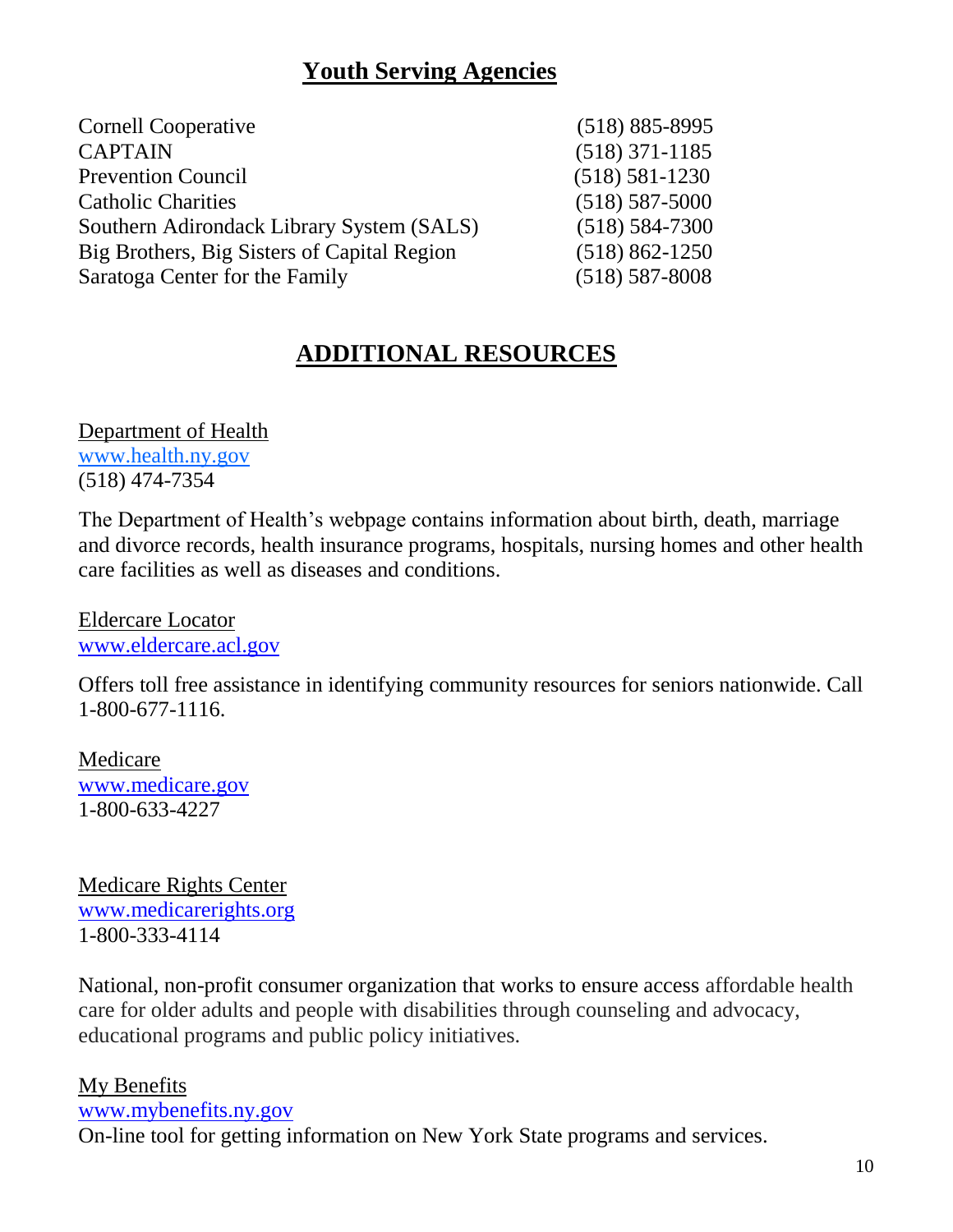NAMI and NIMH are the top two national resources for concise summaries on mental illness and its treatment:

NAMI National Alliance on Mental Illness [www.nami.org](http://www.nami.org/) 1-800-950-NAMI (6264)

NIMH National Institute of Mental Health [www.nimh.nih.gov](http://www.nimh.nih.gov/) 1-866-615-NIMH (6464)

New York State Partnership for Long-Term Care [www.nyspltc.org](http://www.nyspltc.org/) 1-866-950-7526 or 518-474-0662

NY StateWide Action Council [www.nysenior.org](http://www.nysenior.org/) 1-800-333-4374

The toll-free Patient's Rights Helpline is in operation between 9 a.m.  $-5$  p.m., Monday through Friday**.** StateWide was organized in 1972 to achieve dignity, well being and security for all senior citizens in New York State. We provide direct service through our [helpline](http://www.nysenior.org/wordpress/?page_id=5) and counseling [services](http://www.nysenior.org/wordpress/?page_id=108) and provide information to educate the community as well as state and federal policymakers on issues of importance to older New Yorkers.

Social Security Administration

[www.ssa.gov](http://www.ssa.gov/)

1-800-772-1213

The Social Security Administration pays retirement, disability and survivors benefits to workers and their families, administers the Supplemental Security Income Program and issues Social Security numbers. Medicare cards are also issued by the Social Security Administration.

For assistance, call toll-free number 1-800-772-1213 between 7 a.m. – 7 p.m., Monday through Friday. If you have a touch-tone phone, recorded information and services are available 24 hours a day, including weekends and holidays.

Hearing impaired clients call toll-free TTY, 1-800-325-0778, between 7 a.m. – 7 p.m., Monday through Friday. Please have your Social Security number when you call.

Saratoga County Mental Health Center